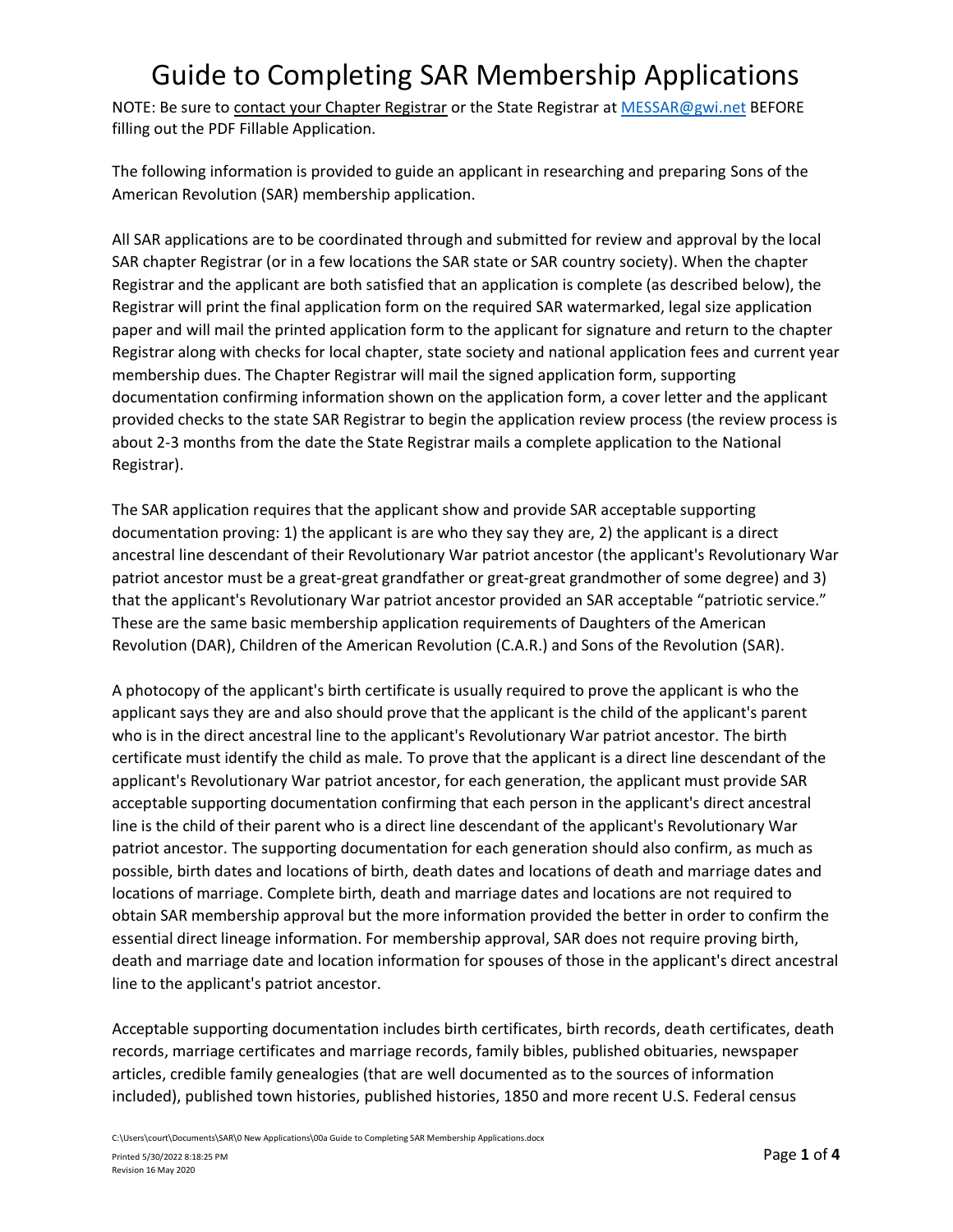NOTE: Be sure to contact your Chapter Registrar or the State Registrar at [MESSAR@gwi.net](mailto:MESSAR@gwi.net) BEFORE filling out the PDF Fillable Application.

records showing a child in the household of the child's parents, land records and deeds that include parent-to-child relationships, probate records, wills, pension records and other Guide to Completing SAR Membership Applications 16 May 2020 credible records. Previously approved SAR and DAR membership applications stamped by the SAR or DAR as "Record Copy" or "Copy" obtained from the SAR or DAR may be used to prove single or multiple generation child-to-parent relationships (DAR and SAR memberships that were approved prior to 1985 are not accepted by the SAR as full proof and additional supporting documentation may be required to be submitted to confirm the accuracy of the information on a pre-1985 SAR or DAR "Record Copy").

To prove "patriotic service" of the patriot ancestor, SAR acceptable supporting documentation may include published lists of Revolutionary War soldiers and sailors, Revolutionary War pension file pages, tax payment records for Revolutionary War support taxes, receipts for the provision of supplies or services in support of the Revolutionary War effort, records of service on Revolutionary War support committees and service in public offices, credible family genealogies, published town histories, published histories, previously approved SAR and DAR membership applications ("Record Copies").

On the application, the dates and locations must be entered in the following form: 04 Jul 1776 and City/County/ST (state) (example: Louisville/Jefferson/KY). If the county is not known the form would be; Louisville/ /KY. If the county is known but the city is not known, the form would be: / /Jefferson/KY. If only the state is known, the form would be / /KY. Always include two digits for the day of the month. For states, always enter the two-character abbreviation (example: KY as the abbreviation for Kentucky), never enter the full state name. Never include the word "County."

Only names, dates and places that are confirmed by supporting documentation that will accompany the complete submitted membership application are to be entered on the SAR membership application form. Do not enter on the SAR membership application form any name, date or place that is not confirmed by the application supporting documentation.

#### Start Your SAR Membership Application Form

An applicant can start entering the necessary data for their SAR membership application form by going to the NSSAR Online Application Form Data Entry System: https://members.SAR.org. Click on "Sign Up," create a login (your email will be your "username"), create an account password, wait to receive an account creation confirmation email, from the confirmation email login again to your account, click on "My Applications," and "Start" an online application form. A step-by-step pdf file guide to entering data into the system can be provided by the chapter Registrar. Once an applicant has started an SAR online application form and designated an SAR chapter, the designated chapter Registrar will be able to view online the applicant entered application names, dates, places, and reference citations and will be able to provide guidance to the applicant and collaborate online with the applicant to achieve a complete SAR membership application.

Some SAR chapters and SAR state societies do not use the NSSAR Online Application Form Data Entry System and instead use the PDF, Microsoft Word or SAR APAID SAR membership application forms described on the "Join Now!" "Start Your Application" page of the SAR . org website. 3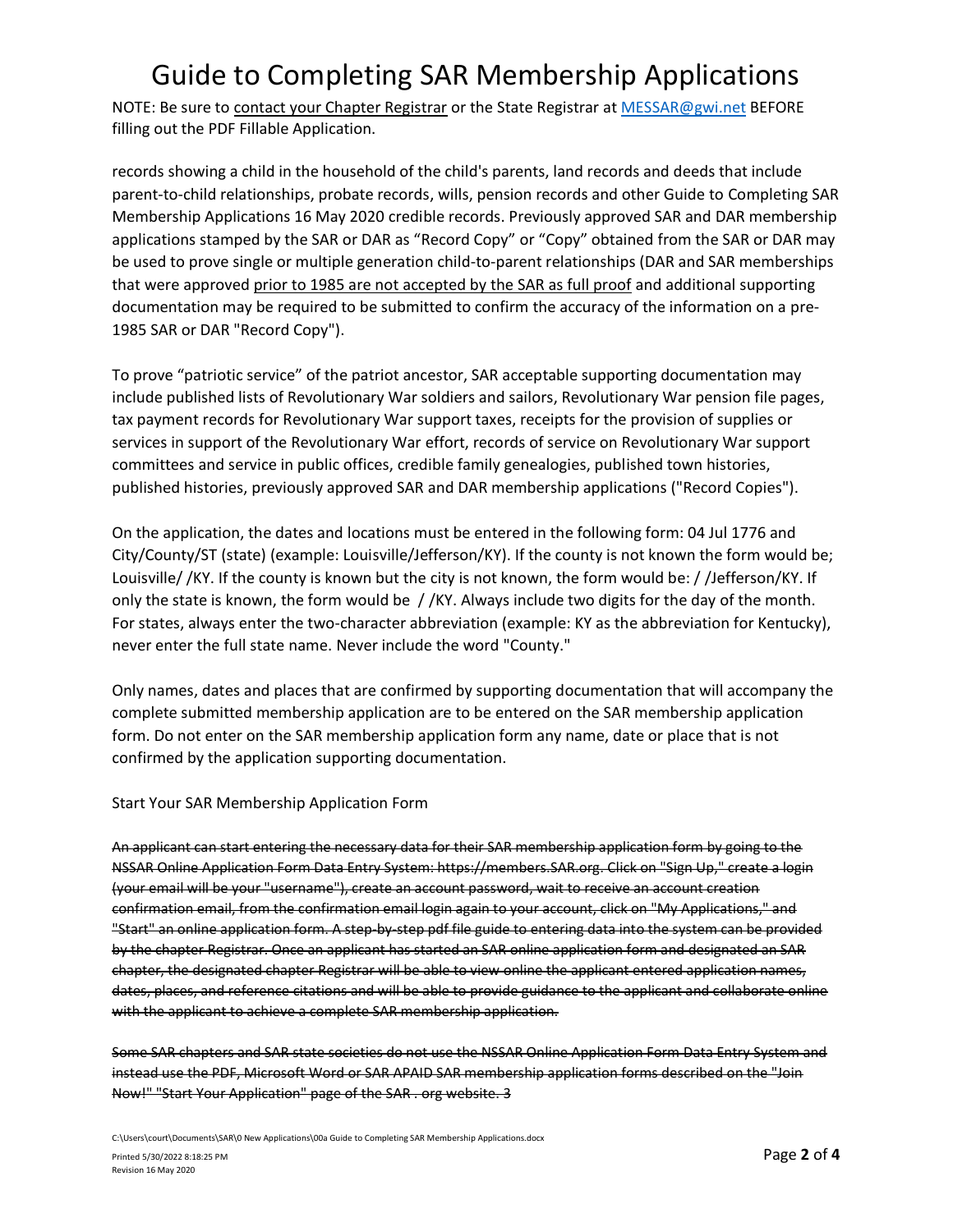NOTE: Be sure to contact your Chapter Registrar or the State Registrar at [MESSAR@gwi.net](mailto:MESSAR@gwi.net) BEFORE filling out the PDF Fillable Application.

MESSAR uses the "PDF Fillable Application" attached to your  $1<sup>st</sup>$  replying email or available from your Chapter Registrar or on the Maine State Web Site [messar.org]. Most commonly provided supporting documentation for an SAR membership application is a Photocopy (not a certified copy) of the applicant's birth certificate naming his parents is almost always submitted and required. Social Security Numbers can be blacked-out on the photocopy of the birth certificate. The birth certificate must identify the child as "male."

The most common SAR acceptable supporting documentation for child-parent relationships after the applicant and for direct line ancestors born after 1835 are:

- Birth certificates naming parents.
- Death certificates naming parents.

• US Federal Census Records from 1850, 1860, 1870, 1880, 1900, 1910, 1920, 1930 and 1940 as these list children living in the households of their parents.

- Wills and/or probate records naming children.
- Published obituaries naming parents and children.
- SAR and DAR "Record Copies" of membership applications approved after January 1, 1985.

• Well source documented published family genealogies and local histories that include genealogies (provide title page and applicable pages that prove child-parent relationships).

The most common SAR acceptable supporting documentation for child-parent relationships for ancestors between the patriot ancestor and ancestors born before 1835 are one of the following:

- Death certificates naming parents.
- Wills and/or probate records naming children.
- Local town birth, marriage, and death records.
- Church birth, marriage, and death records.
- Family Bibles that record births, marriages, and deaths of family members.
- Military pension records that state child-to-parent relationships.
- Well source documented published family genealogies and local histories that include genealogies (provide title page and applicable pages that prove child-parent relationships).

• SAR and DAR "Record Copies" of membership applications approved after January 1, 1985.

The most common SAR acceptable supporting documentation for the patriot ancestor's patriotic service are frequently one of the following:

• State published records of those who served in the Revolutionary War from their states.

• Published records of transactions for materials or services rendered in support of the Revolutionary War.

- Pension records of those who served in the Revolutionary War.
- Well source documented published family genealogies and local histories that include genealogies (provide title page and applicable pages that prove the ancestor's patriotic service).
- SAR and DAR "Record Copies" of applications approved after January 1, 1985.
- The National Archives can provide access to Revolutionary War pension files.
- Fold3.com, a subscription service and a subsidiary of Ancestry.com specializes in military records.